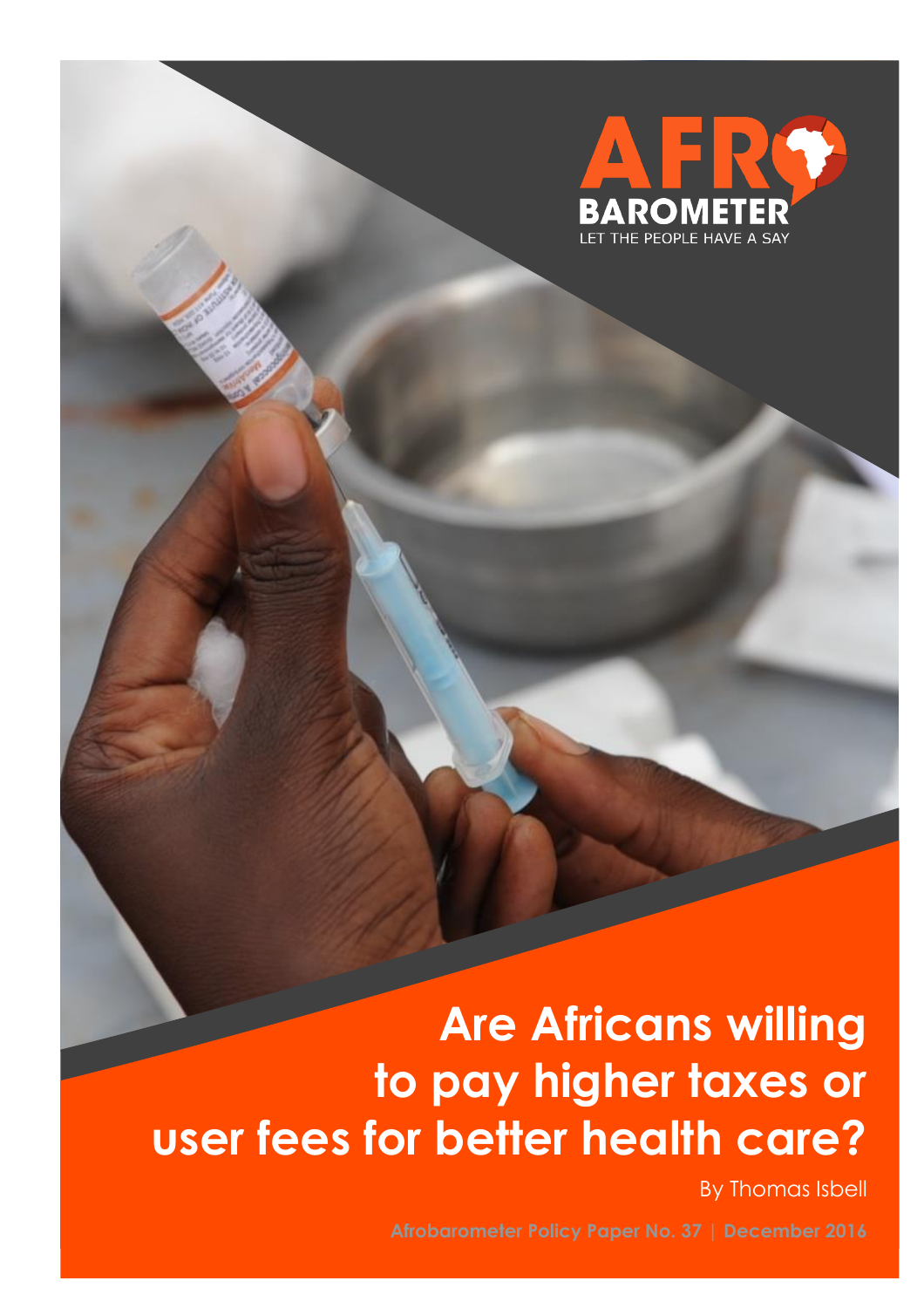### **Introduction**

In many parts of Africa, access to and quality of medical services remain poor (Deaton & Tortora, 2015; KPMG, 2012; Lowell, Conway, Keesmaat, McKenna, & Richardson, 2010; Streefland, 2005). While economic growth in recent decades has fostered improved health care on the continent, weak funding, brain drain of trained professionals, and ongoing battles with diseases such as TB, HIV, diarrheal diseases, and malaria as well as recurring epidemics such as Ebola continue to put immense pressure on medical systems in many countries (Ighobor, 2015; McKay, 2015; Chothia, 2014).

Struggling medical systems confront governments and citizens with difficult choices: Needed investment in the medical sector must compete with other priorities, and increasing health spending by cutting other programs may not be a popular or even feasible solution. One alternative may be to raise taxes or user fees in order to increase available funding.

In its Round 6 surveys, Afrobarometer asked citizens in 36 African countries whether they would support or oppose paying higher taxes or user fees in order to increase government spending on public health care.

This paper describes citizens' responses and analyzes whether they are correlated with demographic factors, access to health services, and perceptions of health care, government performance, and official corruption.

#### **Afrobarometer survey**

Afrobarometer is a pan-African, non-partisan research network that conducts public attitude surveys on democracy, governance, economic conditions, and related issues across more than 30 countries in Africa. Afrobarometer conducts face-to-face interviews in the language of the respondent's choice with nationally representative samples, which yield country-level results with a margin of sampling error of +/-2% (for a sample of 2,400) or +/-3% (for a sample of 1,200) at a 95% confidence level.

Round 6 interviews with almost 54,000 citizens represent the views of more than three-fourths of the continent's population.

#### **Key findings**

- On average across 36 surveyed countries, half (49%) of Africans went without medical care at least once in the year preceding the survey. Countries vary widely on this indicator, ranging from 3% in Mauritius to 78% in Liberia and 77% in Togo.
- Among Africans who obtained medical care, four in 10 (42%) found it "difficult" or "very difficult" to do so.
- **•** Africans are almost evenly divided on the question of whether to pay higher taxes or user fees in exchange for increased government spending on health care, with 42% in favour and 45% opposed. Only eight of 36 surveyed countries register majority support for such a policy (Madagascar, Mozambique, Senegal, Burkina Faso, Liberia, Mali, Namibia, and Gabon).
- Support for higher taxes/fees in exchange for increased health-care funding is correlated with public trust in the tax department and the president, positive performance evaluations for the president and members of Parliament, and the perception that leaders want to serve the people rather than themselves.
- **Perceptions of official corruption and difficulties experienced in obtaining health** care, on the other hand, tend to reduce support for higher taxes.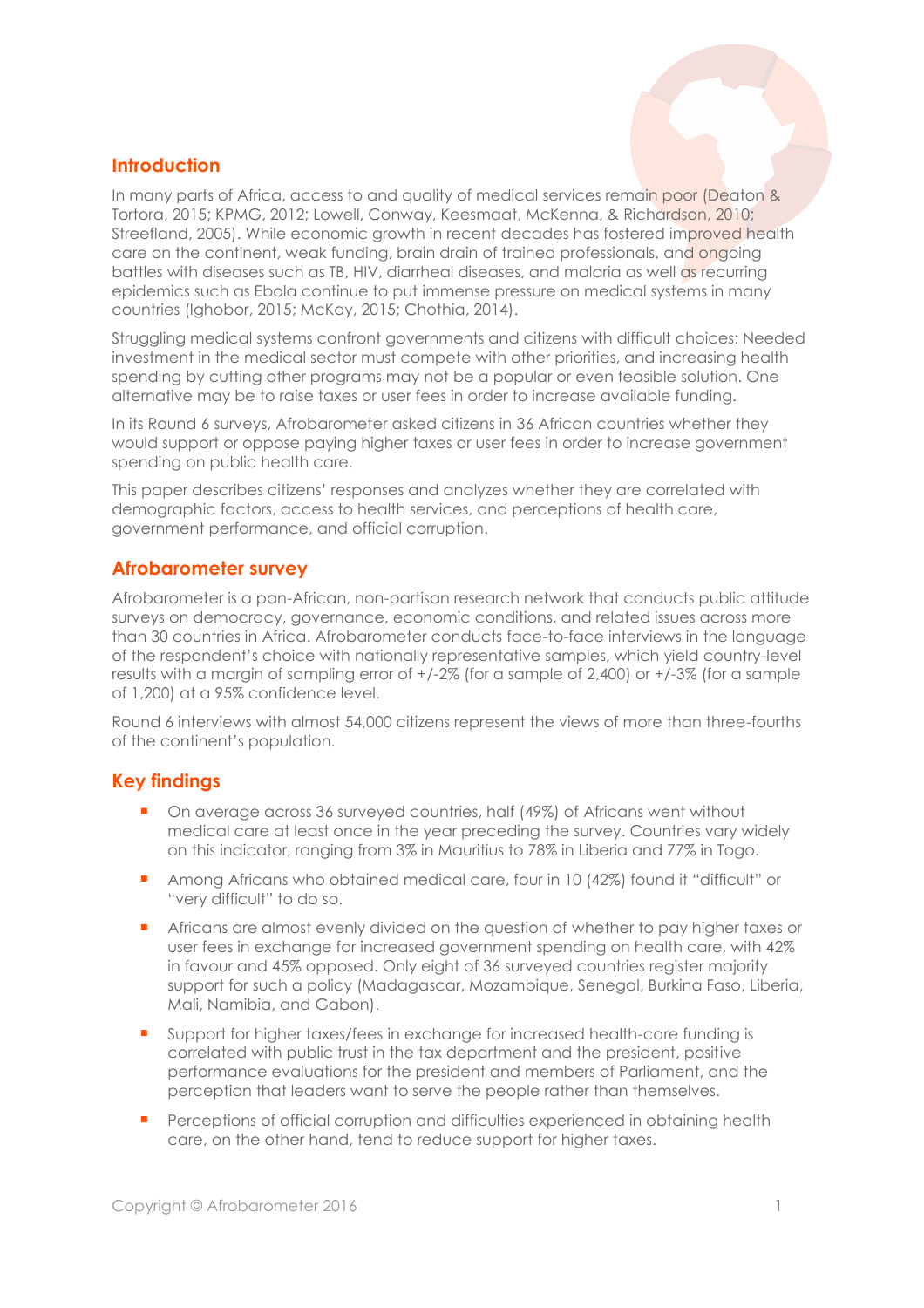## **Access to health care**

Accessible health services are a prerequisite for adequate health-care provision. Afrobarometer surveys assess public access to health services in three ways: Survey enumerators record whether a public hospital or clinic is in each survey enumeration area or "within easy walking distance"; respondents are asked whether they accessed health services during the previous year and, if so, how easy or difficult it was to obtain the services they needed; and respondents are asked how often, during the preceding year, they or their families went without needed medicines or medical care.

As shown in Figure 1, on average across 36 countries, four in 10 citizens (40%) do not have a nearby health clinic. Among those who accessed medical care, 42% found it "difficult" or "very difficult" to do so. And about half (49%) say they went without needed care at least once during the previous year, including 15% who say they did so "many times" or "always."



**Figure 1: Availability of health services** | 36 countries | 2014/2015

**Enumerators were asked to record** whether a clinic was available in the enumerations area or within easy walking distance.

**Respondents were asked:** 

- *In the past 12 months, have you had contact with a public clinic or hospital? [If yes:] How easy or difficult was it to obtain the medical care you needed?*
- *Over the past year, how often, if ever, have you or anyone in your family: Gone without medicines or medical treatment?*

These numbers differ considerably depending on where respondents live. On average across 36 countries, urban residents are more likely than rural residents to have a health clinic within walking distance (71% vs. 51%) and to "never" go without medical care (59% vs. 45%) (Figure 2). However, they are also more likely to report difficulties in obtaining health care (46% vs. 40%).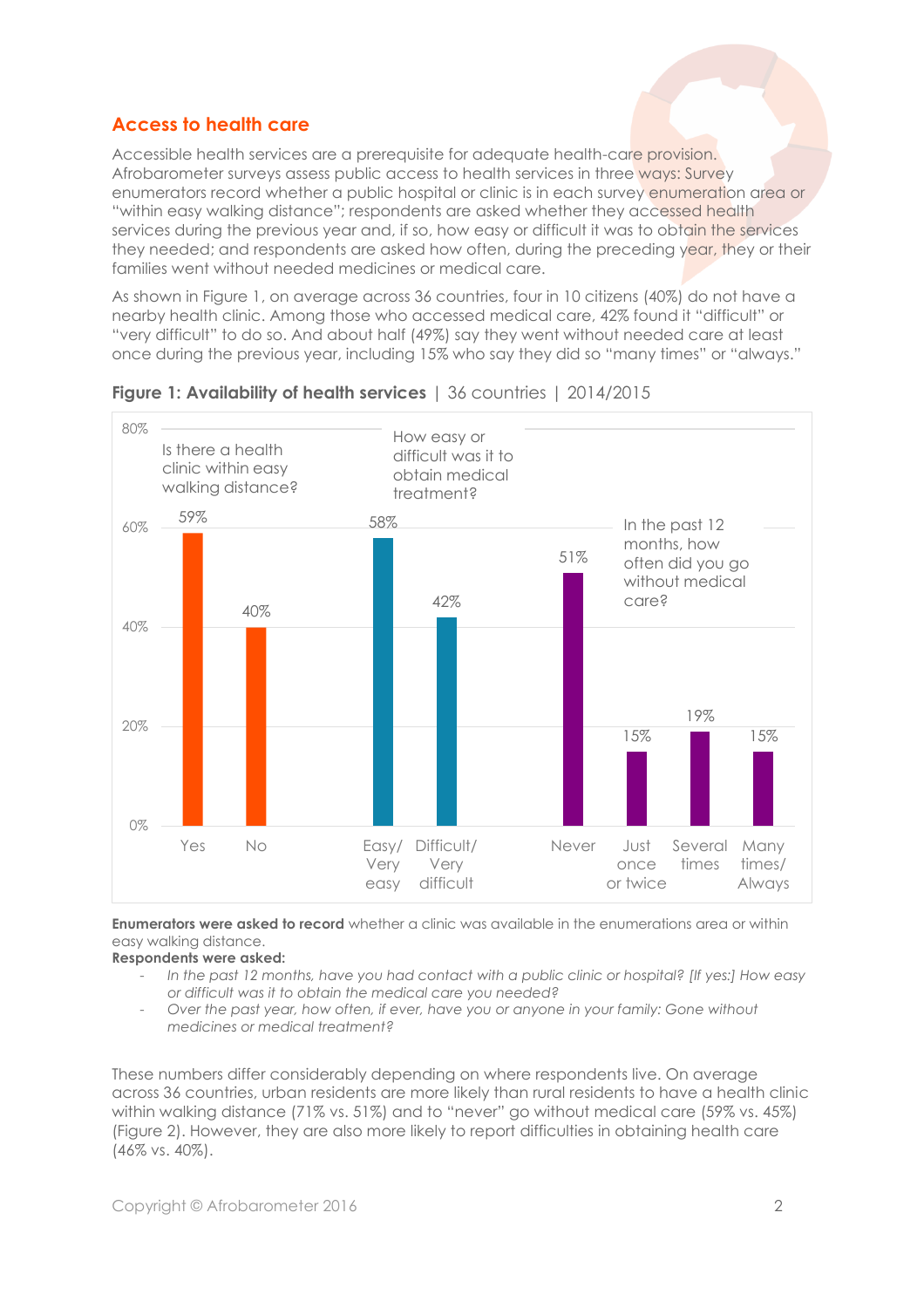



**Enumerators were asked to record** whether a clinic was available in the enumerations area or within easy walking distance.

**Respondents were asked:** 

- *In the past 12 months, have you had contact with a public clinic or hospital? [If yes:] How easy or difficult was it to obtain the medical care you needed?*
- *Over the past year, how often, if ever, have you or anyone in your family: Gone without medicines or medical treatment?*

Across countries, differences in access to health care are even more pronounced. For example, more than three-fourths of Liberians (78%) and Togolese (76%) went without medical care at least once during the preceding year, while only 3% of Mauritians report experiencing this problem (Figure 3). Proximity to a health-care facility and difficulties in obtaining health services show similarly wide inter-country ranges (see Appendix Table A.1 for details).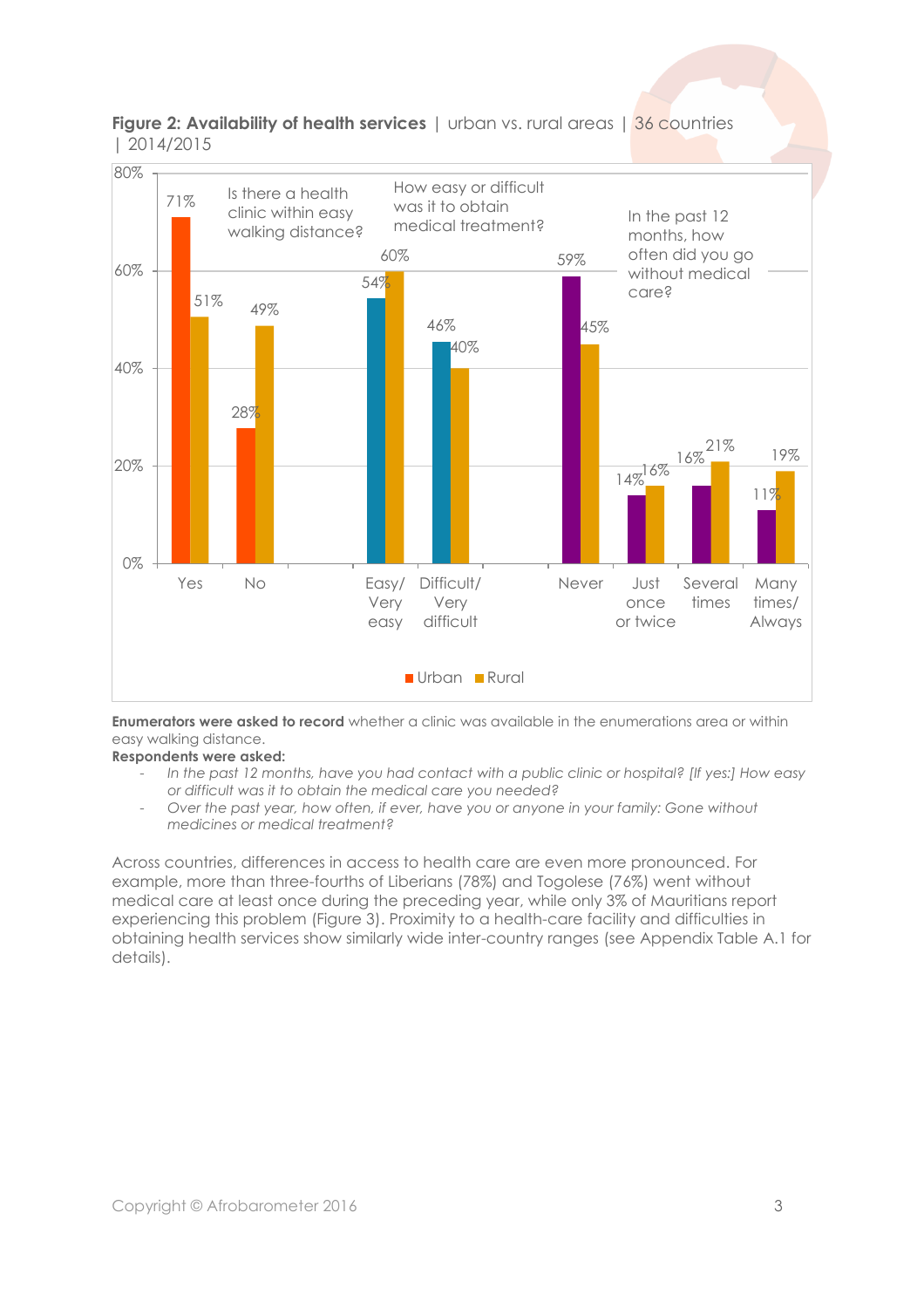

### **Figure 3: Going without medical care** | 36 countries | 2014/2015

**Respondents were asked:** *Over the past year, how often, if ever, have you or anyone in your family: Gone without medicines or medical treatment?*

These numbers show that in many countries, medical care is not accessible to all, but they also highlight how diverse conditions are and that health-care access is less of an African problem than a country-specific problem.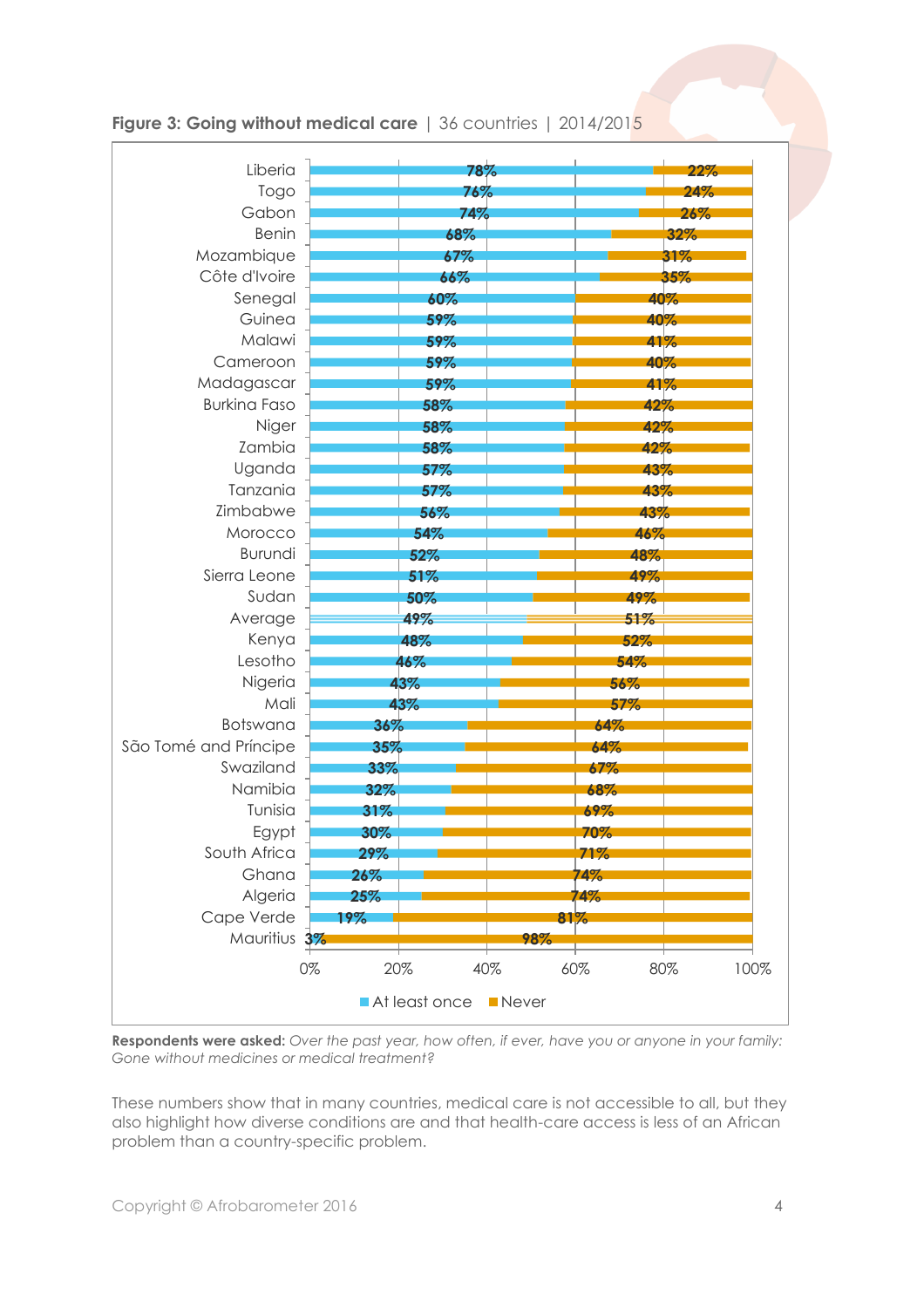## **Are Africans willing to pay more to support higher health spending?**

Africans are divided as to their willingness to pay higher taxes or user fees in exchange for increased government spending on health care: 42% would "somewhat" or "strongly" support such a proposal, while 45% would "somewhat" or "strongly" oppose it (Figure 4).<sup>1</sup> The most frequent responses are "strongly oppose" (29%) and "strongly support" (24%) – an indication of how controversial the issue is. About one in eight respondents (12%) neither support nor oppose the idea, say "it depends," or say they don't know.





**Respondents were asked**: *If the government decided to make people pay more taxes or user fees in order to increase spending on public health care, would you support this decision or oppose it?*

Again, countries differ significantly in their views. Only eight of the 36 surveyed countries register majority support for higher taxes or user fees in exchange for increased health spending, led by Madagascar (59% "somewhat" or "strongly" support), Mozambique (57%), Senegal (57%), and Burkina Faso (56%) (Figure 5). Conversely, fewer than one in three citizens favour such a proposal in Algeria (29%), Nigeria (26%), and Kenya (22%).

When countries are grouped by region,<sup>2</sup> we find that support for taxes/fees is highest in Central Africa (47%), West Africa (45%), and Southern Africa (44%) and considerably lower in East and North Africa (both 35%).

 $\overline{a}$ 

<sup>&</sup>lt;sup>1</sup> Due to rounding, totals for combined categories may appear to differ slightly from the sum of sub-categories.

 $^{2}$  Afrobarometer regional groupings are: Central Africa (Cameroon, Gabon, São Tomé and Principe), East Africa (Burundi, Kenya, Tanzania, Uganda); North Africa (Algeria, Egypt, Morocco, Sudan, Tunisia), Southern Africa (Botswana, Lesotho, Madagascar, Malawi, Mauritius, Mozambique, Namibia, South Africa, Swaziland, Zambia, Zimbabwe), West Africa (Benin, Burkina Faso, Cape Verde, Côte d'Ivoire, Ghana, Guinea, Liberia, Mali, Niger, Nigeria, Senegal, Sierra Leone, Togo).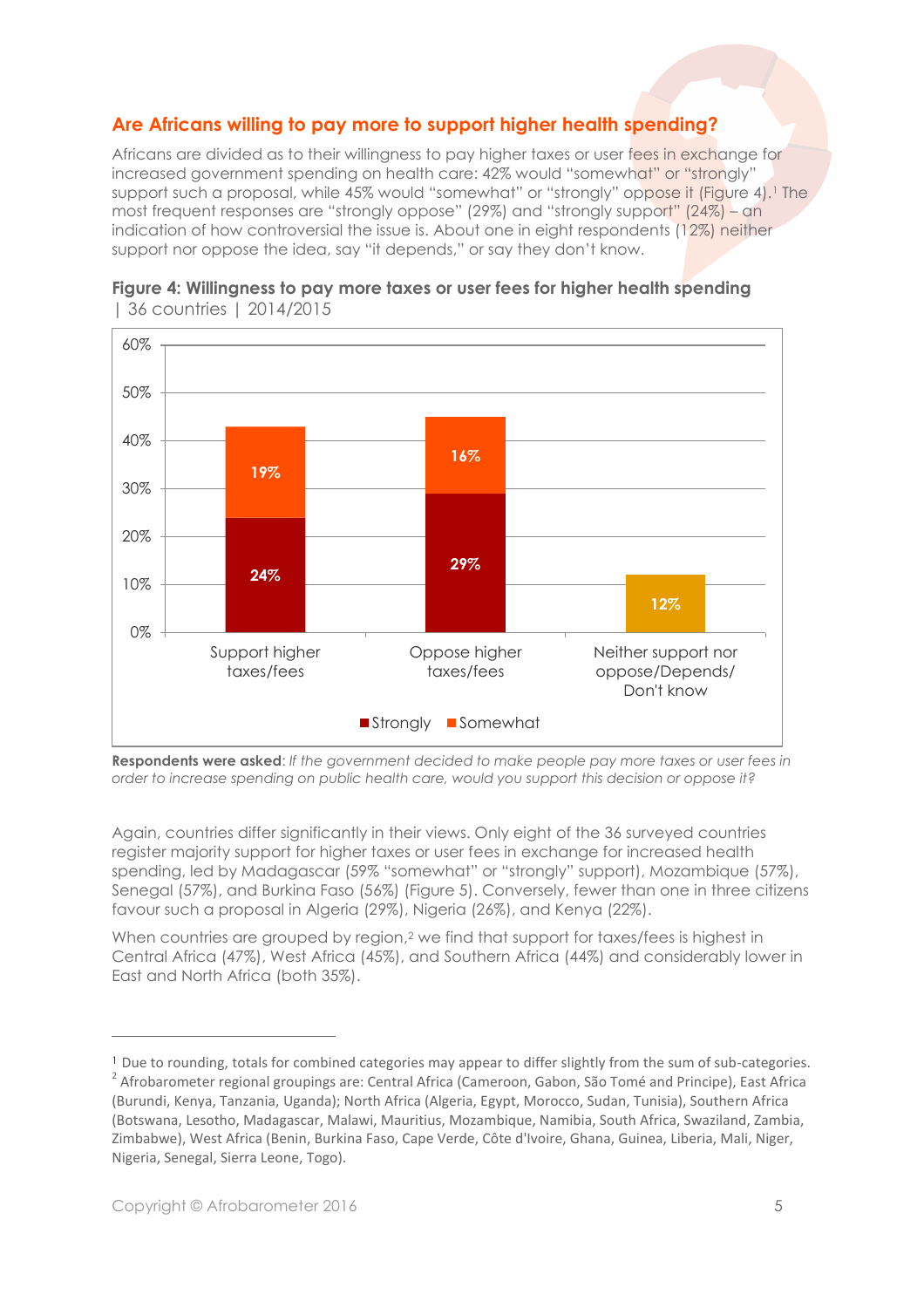

**Figure 5: Support for higher taxes or user fee for health spending** | 36 countries | 2014/2015

**Respondents were asked**: *If the government decided to make people pay more taxes or user fees in order to increase spending on public health care, would you support this decision or oppose it? (% who say they would "somewhat support" or "strongly support" higher taxes or user fees)*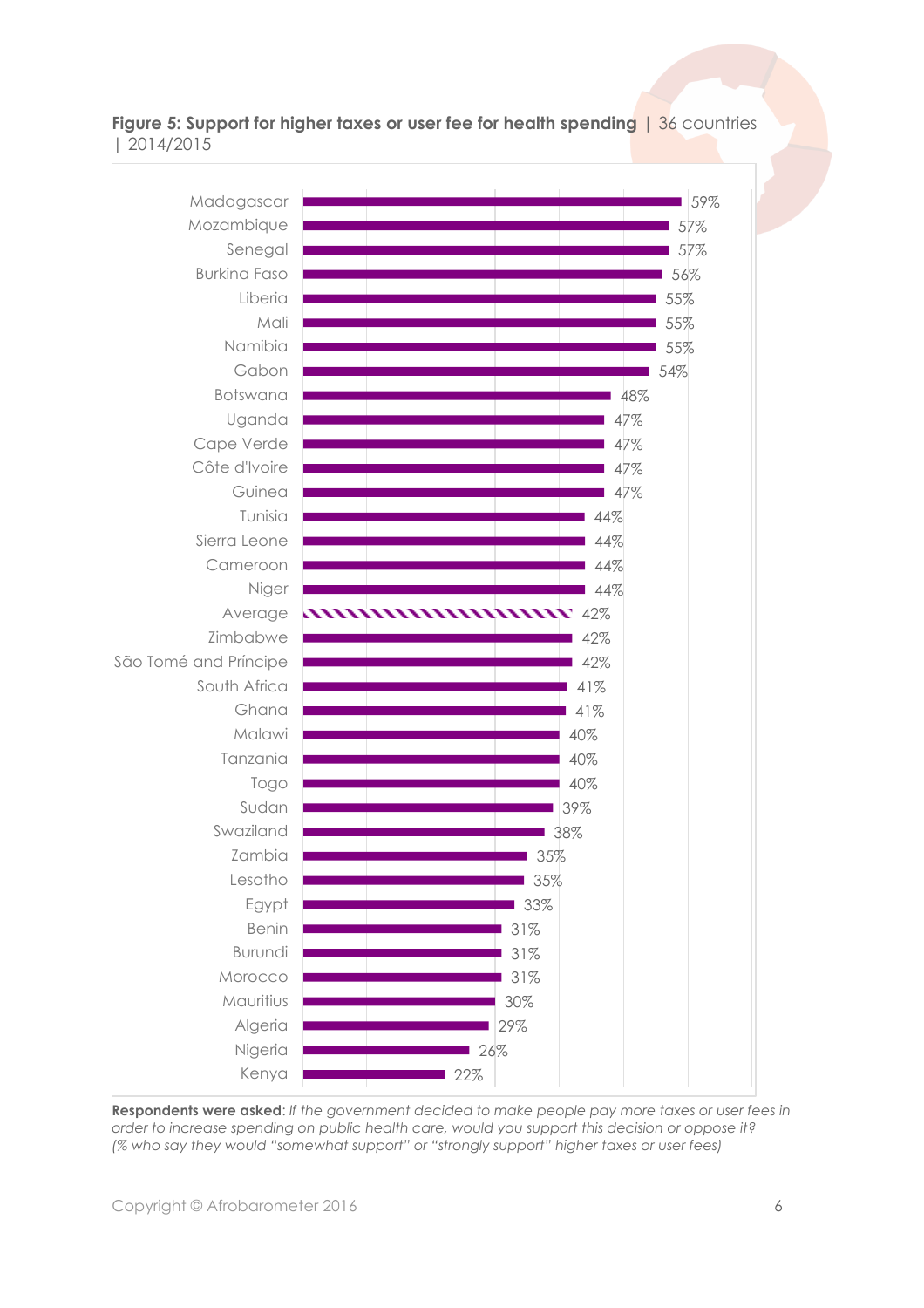Differences in support and opposition to higher taxes are small across sociodemographic factors such as gender, urban/rural residence, level of education, and employment status (Figure 6). Only education shows a modest association: Respondents with no formal education are more likely to support higher taxes/fees than their better-educated counterparts.





**Respondents were asked**: *If the government decided to make people pay more taxes or user fees in order to increase spending on public health care, would you support this decision or oppose it?*

## **Do experiences with and perceptions of the health system matter?**

While sociodemographic factors show few differences in people's attitudes toward paying higher taxes in exchange for increased health spending, it is plausible that their views might be influenced by their perceptions of and experiences with the current health system. However, the direction of such influences may be difficult to predict. If people see current health services as good, will they think the system has enough funding – or that it is deserving of greater investment? Conversely, those who see current services as poor might be willing to pay higher taxes or fees to gain better services – or they might decide that their money should not be wasted on an underperforming system.

Figure 7 shows opinions on paying more taxes for increased health spending grouped by respondents' experiences with the health-care system. While we might expect people without a nearby clinic to support increased health-care spending (and clinic construction), they are no more supportive of higher taxes for this purpose than citizens who already have a clinic in their community.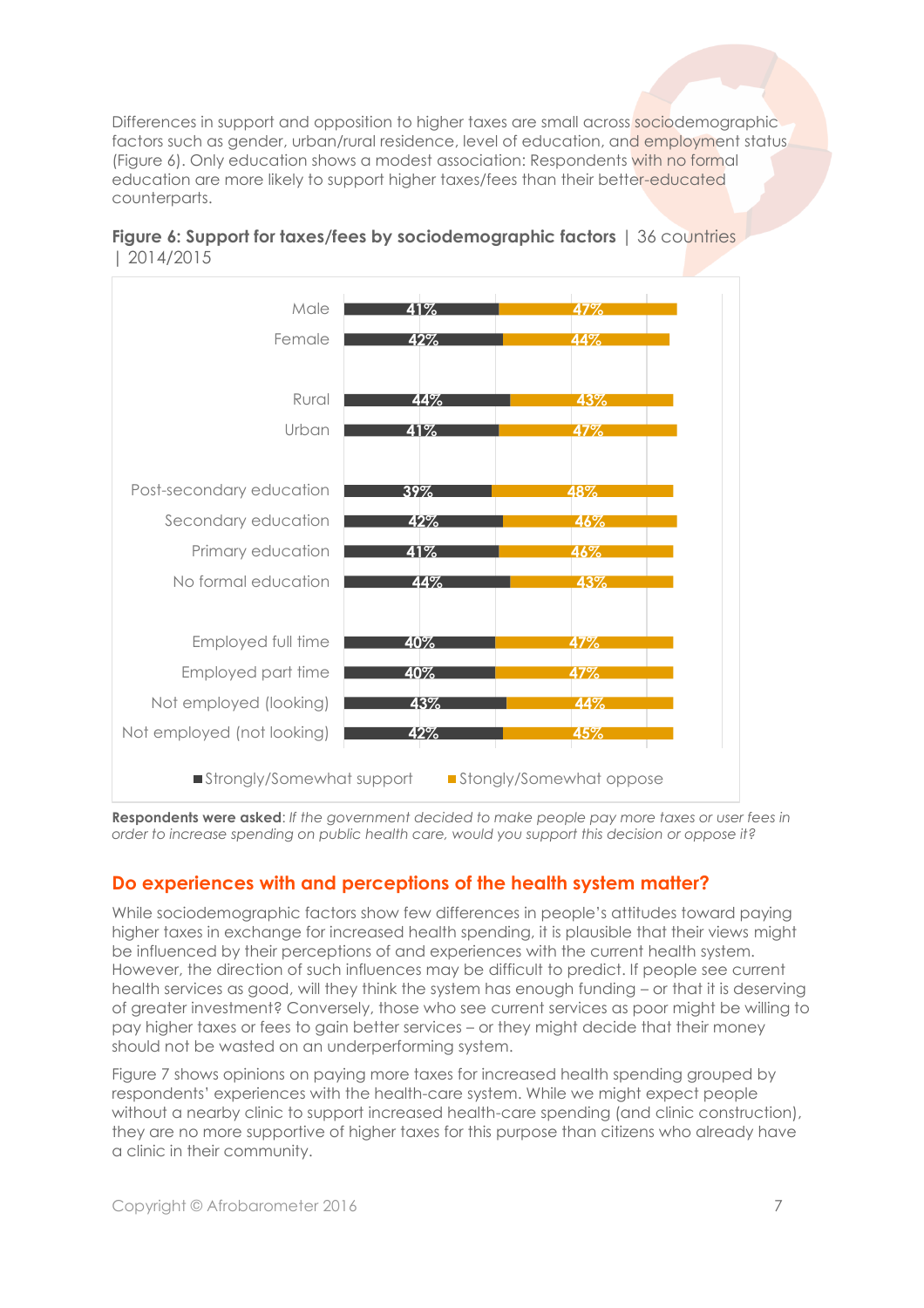Similarly, one might expect that respondents who went without medical care, found it difficult to obtain needed care, or had to pay a bribe to obtain care would be more supportive of higher taxes/fees if they think such a policy might impact their lives in a positive way. However, responses confirm such expectations only to a limited extent. Respondents who report having "often" paid bribes to receive needed care are somewhat more likely to support higher taxes (45%) than those who never (42%) or occasionally (40%) paid bribes. Support varies little by whether or how often respondents went without care. And respondents who found it difficult/very difficult to obtain treatment are actually somewhat *less* likely to support taxes/fees than those who found it easy/very easy (39% vs. 44%).

| Figure 7: Support for higher taxes/ fees and access to health services   36 countries |  |
|---------------------------------------------------------------------------------------|--|
| 2014/2015                                                                             |  |



**Enumerators were asked to record** whether a clinic was available in the enumerations area or within easy walking distance.

**Respondents were asked:** 

- *In the past 12 months, have you had contact with a public clinic or hospital? [If yes:] How easy or difficult was it to obtain the medical care you needed?*
- *Over the past year, how often, if ever, have you or anyone in your family: Gone without medicines or medical treatment?*
- *And how often, if ever, did you have to pay a bribe, give a gift, or do a favour for a health worker or clinic or hospital staff in order to get the medical care you needed?*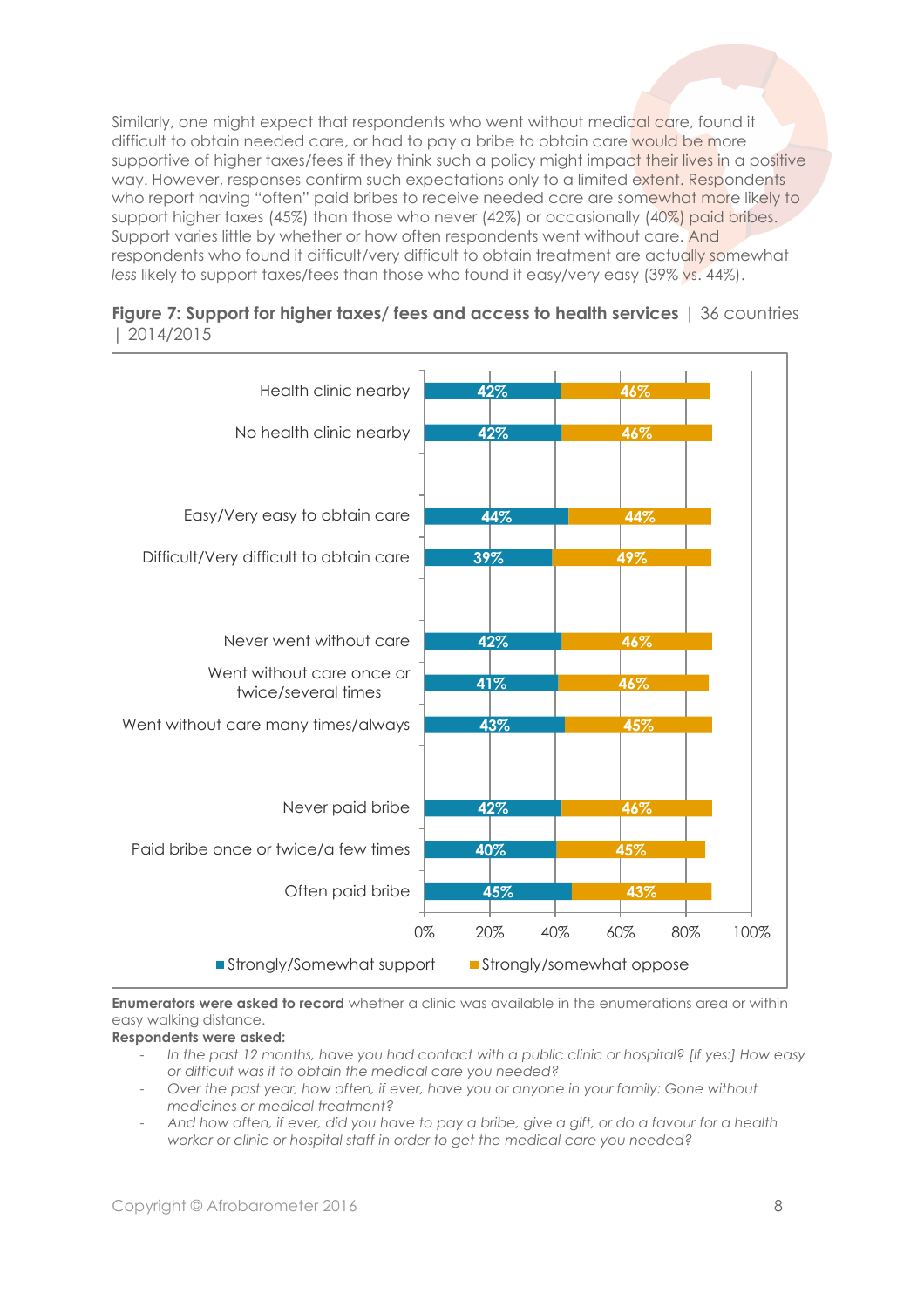#### **Performance, trust, and perceived corruption**

Support for or opposition to raising taxes/fees might plausibly be informed not only by people's perceptions of the health-care system, but also by a more holistic evaluation of the government's performance and trustworthiness. Respondents who may not be opposed in principle to paying more taxes for better services may oppose such a proposal in practice if they don't have confidence in the government's ability to produce results. And if they perceive the government as corrupt, they may fear that their taxes or fees may simply end up in personal pockets.

Afrobarometer asks a number of questions about citizens' perception of government performance, including how respondents think the government is doing on improving basic health services, whether they approve or disapprove of the overall job performance of the president and members of Parliament (MPs), and how much they trust certain government officials.

As Table 1 shows, respondents who think the government is doing "fairly well" or "very well" at improving basic health services are more supportive of increasing taxes for health spending (47%) than are respondents who offer negative evaluations of the government's performance (38%).

Similarly, respondents who give their president and MP positive job-performance ratings ("approve" or "strongly approve") are more supportive of increased taxes than respondents who offer negative performance evaluations.

Public trust in the president, Parliament, and tax officials seems to have a similar correlation with views on higher taxes or user fees: In each case, respondents who trust these officials "a lot" are more supportive of taxes/fees for increased health spending than respondents who trust them "somewhat," "just a little," or "not at all." Among those who trust the tax

**To further explore this data, please visit Afrobarometer's online data analysis facility at www.afrobarometer.org/online-data-analysis.**

department "a lot," support for taxes/fees climbs to a majority of 51% – 15 percentage points higher than among those who don't trust tax officials "at all."

More broadly, a widespread perception that political leaders are more

concerned about their own ambitions than the public interest (see Aiko, Akinocho, & Lekorwe, 2016) might also limit citizens' willingness to invest their money in taxes or fees. Survey responses show that indeed support for taxes/fees is lower among respondents who think their leaders are motivated by self-interest (40%) than among those who see their leaders as serving the interests of the people (48%).

A cross-cutting factor in popular performance ratings and trust is perceived official corruption – commonly cited as a central impediment to development and growth in many parts of the developing world. Given the deleterious effects of corruption on public funding and the functioning of institutions, it is also highly plausible that citizens' perceptions of official corruption might shape their willingness to pay more taxes or fees.

As shown in Figure 8, support for higher taxes/fees in exchange for increased health spending does indeed weaken as perceptions of corruption in the president's office, Parliament, and the tax department increase. In fact, in all three cases, supporters of higher taxes/fees outnumber opponents only among those respondents who say that "none" of these officials are involved in corruption, suggesting that perceived corruption has a strong impact on people's views on raising taxes or paying user fees in exchange for increased health spending.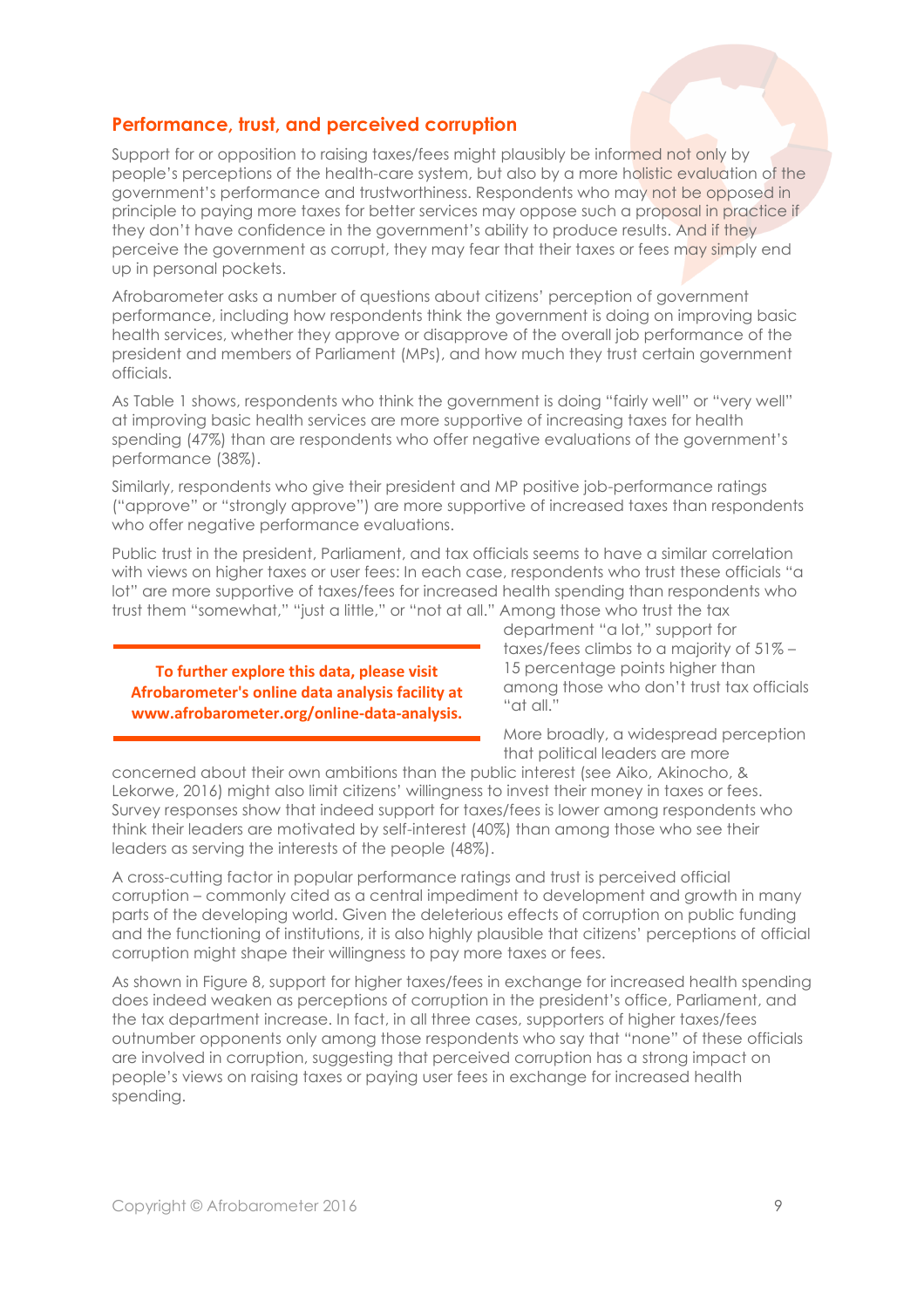**Table 1: Support for taxes/fees for health spending** | by perceptions of government leaders | 33 countries\* | 2014/2015

|                                                        | <b>Support</b><br>(somewhat/strongly)<br>taxes or fees | <b>Oppose</b><br>(somewhat/strongly)<br>taxes or fees |  |
|--------------------------------------------------------|--------------------------------------------------------|-------------------------------------------------------|--|
| Government handling of improving basic health services |                                                        |                                                       |  |
| Fairly/Very well                                       | 47%                                                    | 42%                                                   |  |
| Fairly/Very badly                                      | 38%                                                    | 50%                                                   |  |
| <b>President overall job performance</b>               |                                                        |                                                       |  |
| Approve/Strongly approve                               | 45%                                                    | 42%                                                   |  |
| Disapprove/Strongly disapprove                         | 36%                                                    | 52%                                                   |  |
| <b>MP overall job performance</b>                      |                                                        |                                                       |  |
| Approve/Strongly approve                               | 47%                                                    | 42%                                                   |  |
| Disapprove/Strongly disapprove                         | 37%                                                    | 52%                                                   |  |
| <b>Trust in president</b>                              |                                                        |                                                       |  |
| A lot                                                  | 47%                                                    | 41%                                                   |  |
| Just a little/Somewhat                                 | 41%                                                    | 46%                                                   |  |
| Not at all                                             | 36%                                                    | 53%                                                   |  |
| <b>Trust in Parliament</b>                             |                                                        |                                                       |  |
| A lot                                                  | 49%                                                    | 41%                                                   |  |
| Just a little/Somewhat                                 | 42%                                                    | 46%                                                   |  |
| Not at all                                             | 36%                                                    | 52%                                                   |  |
| <b>Trust in tax department</b>                         |                                                        |                                                       |  |
| A lot                                                  | 51%                                                    | 39%                                                   |  |
| Just a little/Somewhat                                 | 42%                                                    | 45%                                                   |  |
| Not at all                                             | 36%                                                    | 52%                                                   |  |
| Leaders serve their own ambitions or the people?       |                                                        |                                                       |  |
| The people (agree/strongly agree)                      | 48%                                                    | 40%                                                   |  |
| Their own ambitions (agree/strongly agree)             | 40%                                                    | 48%                                                   |  |

**Respondents were asked:**

1. *How well or badly would you say the current government is handling the following matters, or haven't you heard enough to say: Improving basic health services?*

2. *Do you approve or disapprove of the way the following people have performed their jobs over the past 12 months, or haven't you heard enough about them to say: President [Name]? Your member of Parliament?*

3. *How much do you trust each of the following, or haven't you heard enough about them to say: The president? Parliament? The tax department?*

4. *Do you think that the leaders of political parties in this country are more concerned with serving the interests of the people, or more concerned with advancing their own political ambitions, or haven't you heard enough to say?*

*\* Swazis were not asked about trust in the president; Egyptians were not asked about trust in MPs; Sudanese were not asked about government performance in improving health services.*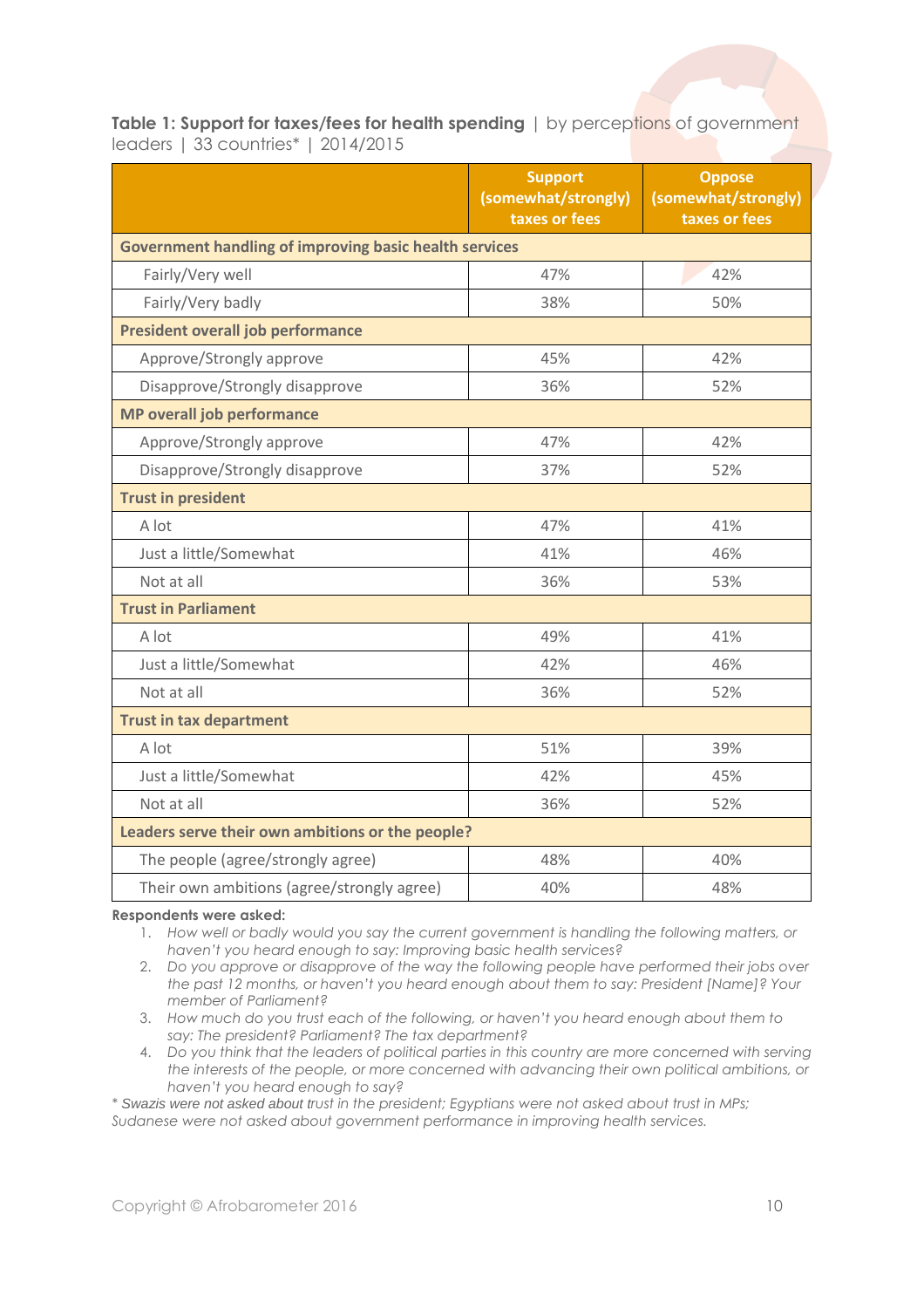

#### **Figure 8: Support for higher taxes/fees and perceived official corruption**  | 34 countries\* | 2014/2015

#### **Respondents were asked**:

- *If the government decided to make people pay more taxes or user fees in order to increase spending on public health care, would you support this decision or oppose it?*
- *How many of the following people do you think are involved in corruption, or haven't you heard enough about them to say: The president and officials in his office? Members of Parliament? Tax officials?*

*\* Swazis were not asked about corruption in the Office of the Presidency; Egyptians were not asked about corruption among MPs.*

### **Correlations between public perceptions and support for taxes/fees**

As we have seen from descriptive analyses above, public perceptions of the health system and the government appear to be associated with stronger support for or opposition to taxes or user fees as a way to increase funding for health care. Correlation analyses enable us to better understand and estimate these possible linkages by testing the statistical significance and strength of association between responses to different questions.

While correlation analyses show little if any association of views on taxes/fees and sociodemographic factors (gender, age, urban/rural residence, lived poverty, education, etc.), Table 2 summarizes the results of correlation analyses on four thematic variable clusters – personal experience with the health system, trust in elected and non-elected leaders, perceptions of corruption, and performance evaluation of government. Going without medical care and paying a bribe to obtain care show no significant correlation with support for higher taxes or user fees. However, higher levels of difficulty in obtaining medical care are significantly related to more opposition to taxes/fees.

Perceptions related to government performance and trustworthiness show stronger correlations with views on taxes/fees. Positive evaluations of the president's and MPs' job performance and of the government's handling of improving health services are all significantly and positively correlated with support for higher taxes or user fees.

Perceptions that political officials care more about serving the public interest than their own ambitions are also significantly and positively correlated with support for higher taxes.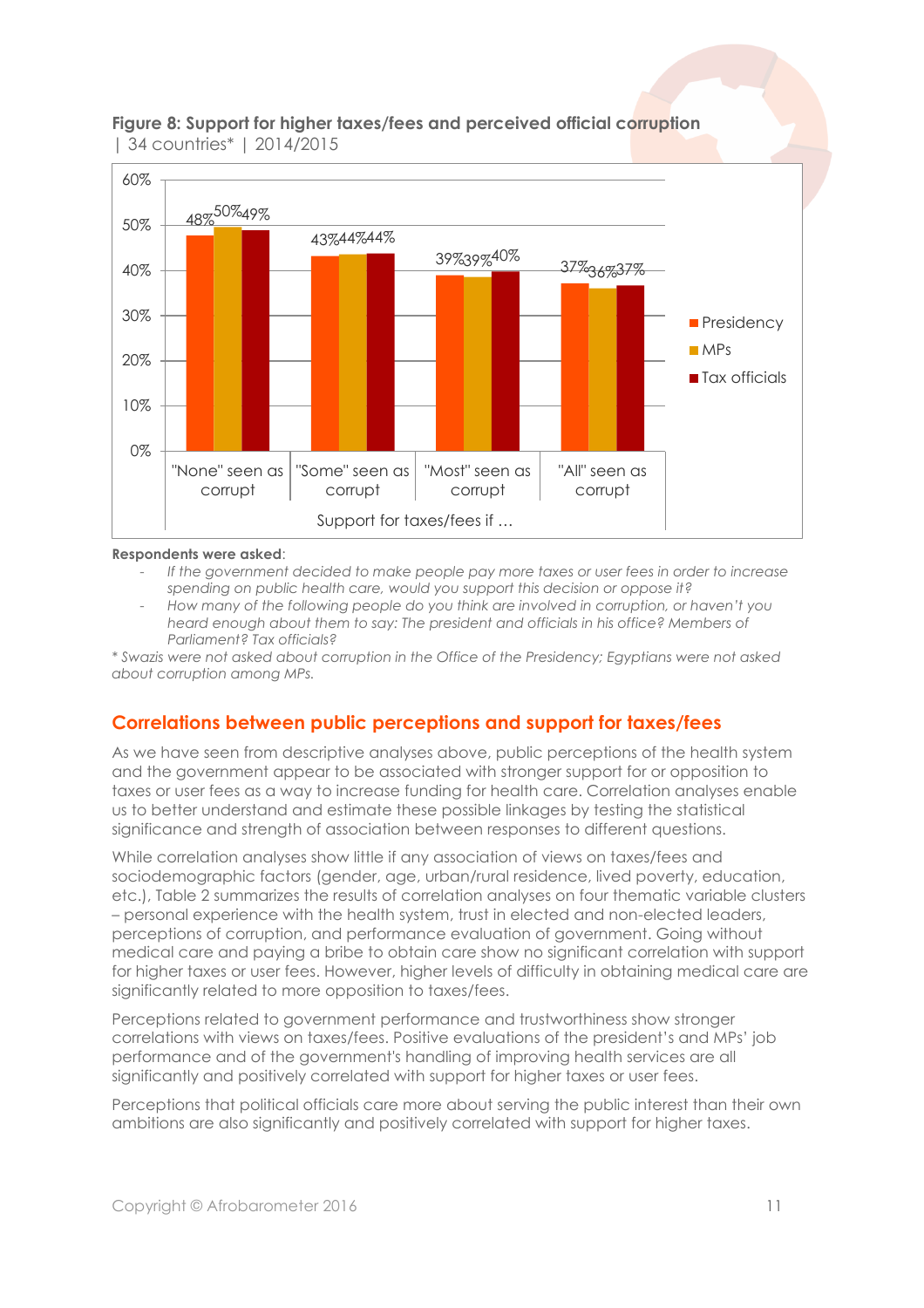Perceived corruption in the Office of the Presidency, Parliament, and the tax department are negatively correlated with views on higher taxes/fees. The more respondents perceive these officials as corrupt, the less likely they are to support increasing taxes for health spending. As one might expect, trust in the president and the tax department are positively correlated with views on taxes/fees, although trust in Parliament shows no significant correlation.

Across all variables, public trust in the tax department and the president and performance evaluations of the president and MPs are most strongly correlated with views on higher taxes or user fees as a way to increase health spending.

|                                                | Pearson's r         |
|------------------------------------------------|---------------------|
| How often gone without medical care            |                     |
| Difficulty obtaining medical care              | $-.051$             |
| Paid bribe for medical care                    |                     |
| <b>Trust president</b>                         | .102                |
| <b>Trust Parliament</b>                        |                     |
| <b>Trust tax department</b>                    | .125                |
| <b>Corruption: Presidency</b>                  | $-.084$             |
| <b>Corruption: MPs</b>                         | $-0.089$            |
| Corruption: Tax officials                      | $-.083$             |
| Govt handling improving basic health services  | $.097$ <sup>*</sup> |
| Performance: President                         | $.113$ <sup>*</sup> |
| <b>Performance: MPs</b>                        | .107                |
| Leaders serve interests of people or their own | .074                |
| <b>Employment status</b>                       | $-.020$             |
| Lived poverty                                  |                     |
| Age                                            |                     |
| Education                                      | $-.025$             |

**Table 2: Correlates of support for increasing taxes/fees in exchange for increased health spending** | 33 countries<sup>3</sup> | 2014/2015

*\*\*p<0.01*

 $\overline{a}$ 

## **Conclusion**

Faced with struggling medical systems, African policymakers are tasked with rethinking how medical systems are funded and sustained. Where budgetary decisions are heavily contested and politically expensive, one option may be to raise taxes or user fees to allow for increased spending on public health care.

Afrobarometer survey findings indicate that opponents of such a policy outnumber supporters in 21 of 36 surveyed countries, despite the fact that many citizens have difficulty accessing adequate medical care.

 $3$  Cases with missing data were dropped list-wise. Therefore, three countries were excluded from the correlation analysis: Swaziland (where questions regarding trust in and corruption of the president were not asked), Egypt (questions about trust in and corruption of MPs were not asked), and Sudan (question about government performance in improving basic health services was not asked).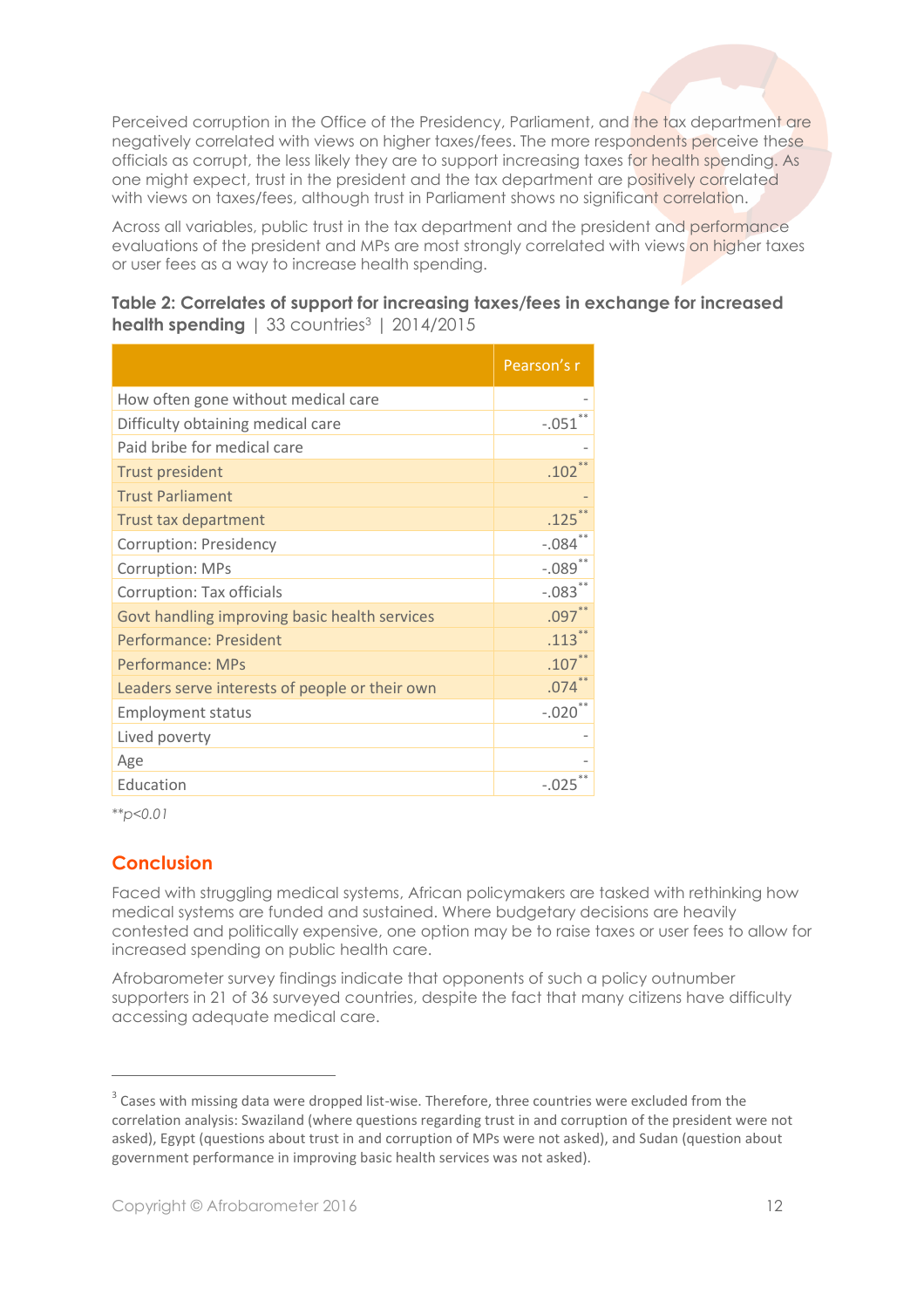Our analysis suggests that support for and opposition to higher taxes/fees are more strongly informed by perceptions of government performance and trustworthiness than by sociodemographic factors or difficulties in obtaining health care. Even having to pay a bribe at a clinic does not appear to matter as much as perceived corruption in the Presidency, Parliament, and the tax department. Paying more for better services, even in the form of an informal payment, may thus not be what people really object to. Rather, it may be the perception that paying more is likely not going to improve health care as money disappears in the pockets of corrupt officials.

Undoubtedly, many parts of Africa still require immense investments in the health sector to provide access to adequate care to communities and families across the continent. Findings here suggest that beyond seeking external investment, embracing privatization, or accepting current conditions, governments are well advised to "clean up their act." Many people may in fact be willing to carry the cost of better health care through higher taxes or fees – if they trust the government to produce results. Empty promises from unaccountable leaders are unlikely to convince Africans today.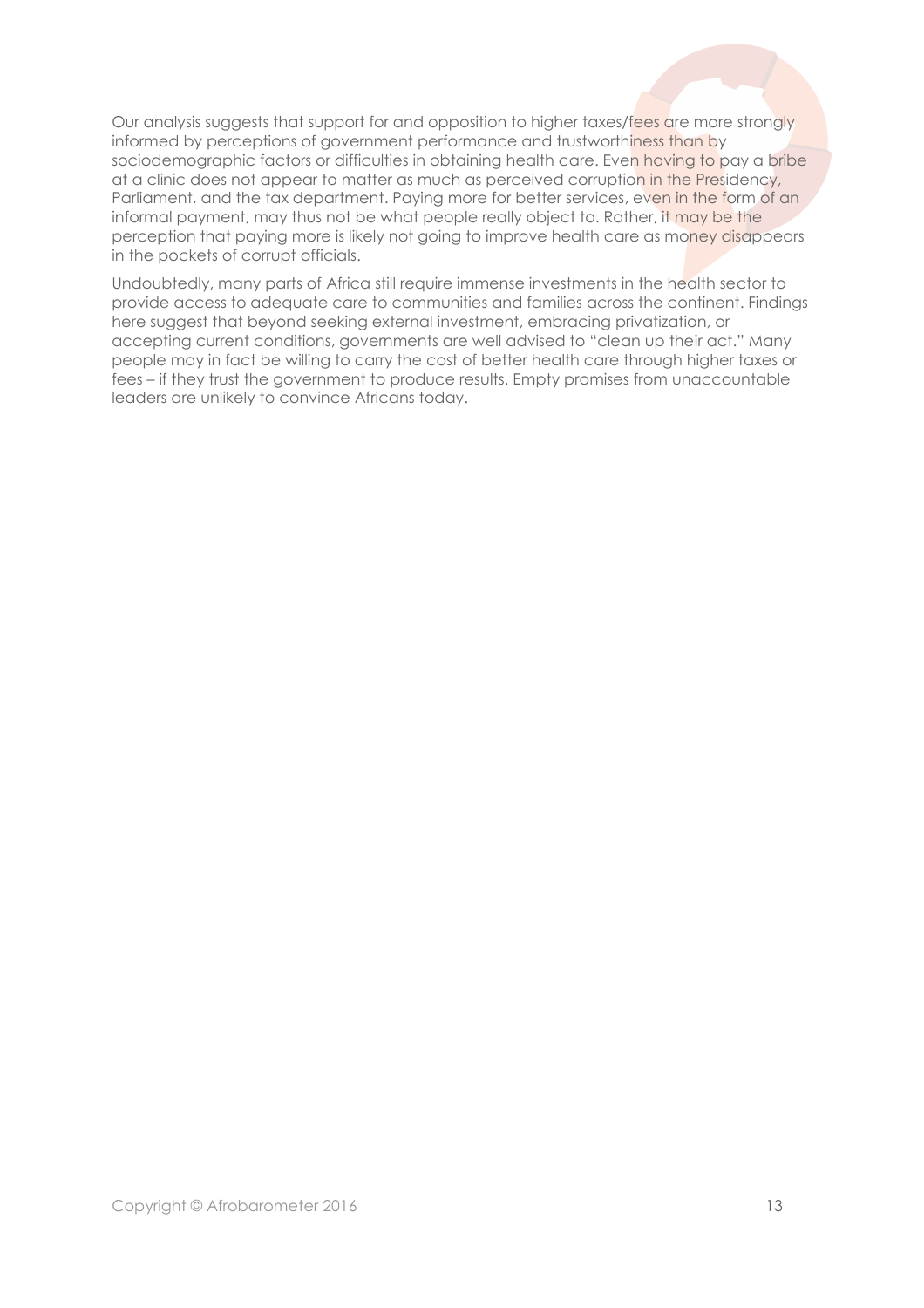## **References**

- Aiko, R., Akinocho, H., & Lekorwe, M. (2016). Job performance of MPs, local councillors: Are representatives serving voters or themselves? Afrobarometer Dispatch No. 115. http://afrobarometer.org/publications/ad115-job-performance-mps-local-councillors-arerepresentatives-serving-voters-or-themselves.
- Chothia, F. (2014). Ebola drains already weak West African health systems. BBC. 24 September 2014. http://www.bbc.com/news/world-africa-29324595.
- Deaton, A. S., & Tortora, R. (2015). People in sub-Saharan Africa rate their health and health care among the lowest in the world. *Health Affairs, 34*(3), 519-527.
- Ighobor, K. (2015). Billions now required to save depleted healthcare systems. Africa Renewal Online. August 2015. http://www.un.org/africarenewal/magazine/august-2015/billionsnow-required-save-depleted-healthcare-systems.
- KPMG. (2012). The state of healthcare in Africa. KPMG Africa Limited. http://www.kpmg.com/Africa/en/IssuesAndInsights/Articles-Publications/Documents/The-State-of-Healthcare-in-Africa.pdf.
- Lowell B., Conway, M., Keesmaat, T., McKenna, S., & Richardson, B. (2010). Strengthening sub-Saharan Africa's health systems: A practical approach. McKinsey & Co. http://www.mckinsey.com/industries/healthcare-systems-and-services/ourinsights/strengthening-sub-saharan-africas-health-systems-a-practical-approach.
- McKay, B. (2015). West Africa struggles to rebuild its ravaged health-care system. Wall Street Journal. 4 June 2015. http://www.wsj.com/articles/africa-struggles-to-rebuild-its-ravagedhealth-care-system-1433457230.
- Streefland, P. (2005). Public health care under pressure in sub-Saharan Africa. *Health Policy, 71*(3), 375-382.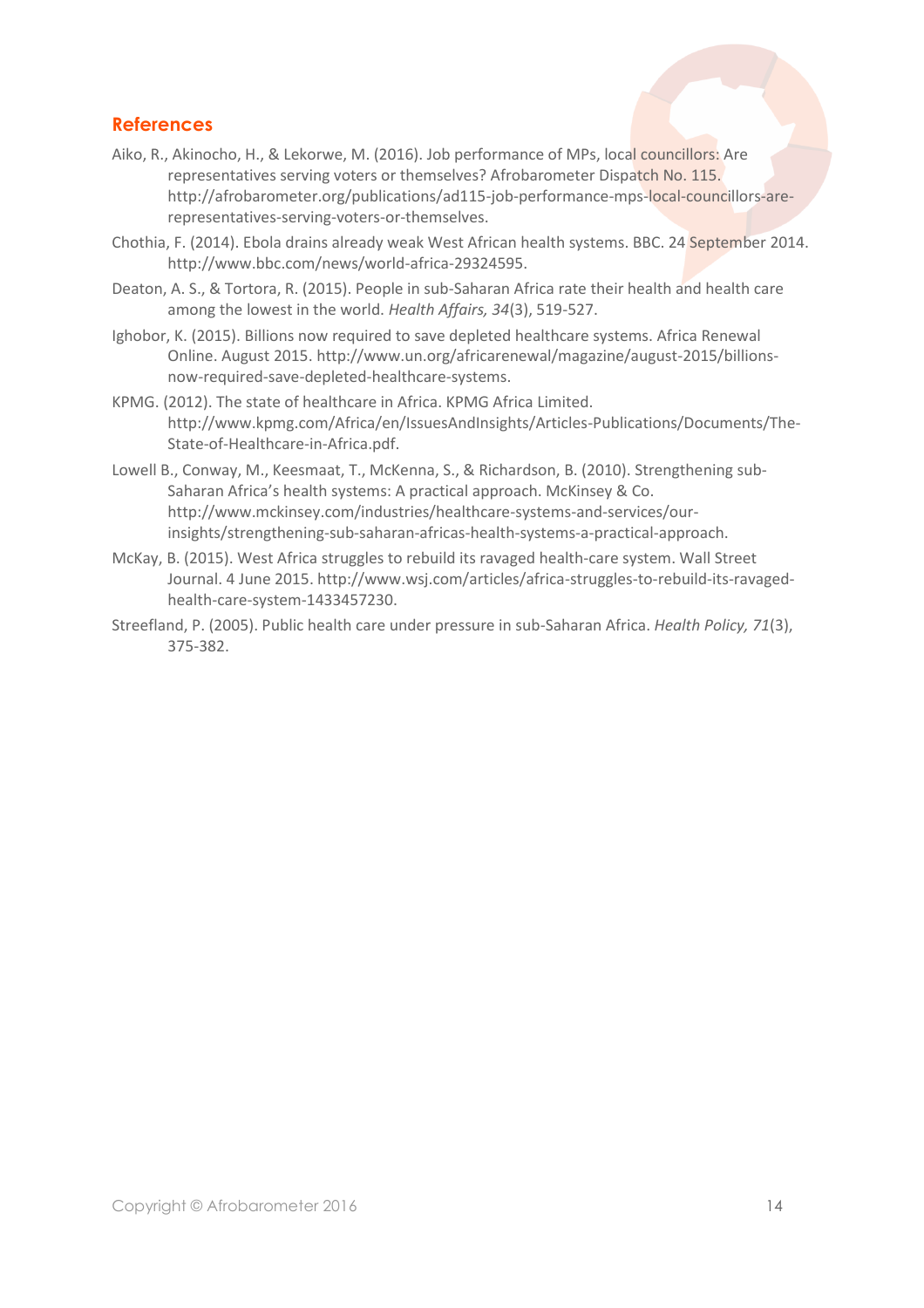## **Appendix**

|                              | No nearby clinic | <b>Difficult/Very difficult</b><br>to obtain care | <b>Went without medical</b><br>care at least once<br>during previous year |
|------------------------------|------------------|---------------------------------------------------|---------------------------------------------------------------------------|
| <b>Algeria</b>               | 12%              | 43%                                               | 25%                                                                       |
| <b>Benin</b>                 | 33%              | 43%                                               | 69%                                                                       |
| <b>Botswana</b>              | 10%              | 33%                                               | 35%                                                                       |
| <b>Burkina Faso</b>          | 34%              | 35%                                               | 57%                                                                       |
| <b>Burundi</b>               | 67%              | 19%                                               | 51%                                                                       |
| <b>Cameroon</b>              | 4%               | 51%                                               | 60%                                                                       |
| <b>Cape Verde</b>            | 24%              | 42%                                               | 19%                                                                       |
| Côte d'Ivoire                | 37%              | 55%                                               | 65%                                                                       |
| Egypt                        | 8%               | 56%                                               | 30%                                                                       |
| Gabon                        | 35%              | 64%                                               | 74%                                                                       |
| Ghana                        | 47%              | 45%                                               | 26%                                                                       |
| <b>Guinea</b>                | 53%              | 36%                                               | 59%                                                                       |
| Kenya                        | 54%              | 42%                                               | 49%                                                                       |
| Lesotho                      | 50%              | 28%                                               | 47%                                                                       |
| Liberia                      | 25%              | 62%                                               | 78%                                                                       |
| <b>Madagascar</b>            | 27%              | 45%                                               | 59%                                                                       |
| <b>Malawi</b>                | 50%              | 47%                                               | 60%                                                                       |
| <b>Mali</b>                  | 38%              | 26%                                               | 41%                                                                       |
| <b>Mauritius</b>             | 15%              | 18%                                               | 3%                                                                        |
| <b>Morocco</b>               | 30%              | 68%                                               | 53%                                                                       |
| Mozambique                   | 58%              | 45%                                               | 69%                                                                       |
| <b>Namibia</b>               | 76%              | 25%                                               | 32%                                                                       |
| <b>Niger</b>                 | 31%              | 21%                                               | 60%                                                                       |
| <b>Nigeria</b>               | 17%              | 34%                                               | 43%                                                                       |
| <b>São Tomé and Príncipe</b> | 42%              | 36%                                               | 35%                                                                       |
| <b>Senegal</b>               | 34%              | 60%                                               | 59%                                                                       |
| <b>Sierra Leone</b>          | 51%              | 34%                                               | 52%                                                                       |
| <b>South Africa</b>          | 57%              | 31%                                               | 27%                                                                       |
| Sudan                        | 29%              | 61%                                               | 52%                                                                       |
| <b>Swaziland</b>             | 71%              | 22%                                               | 33%                                                                       |
| <b>Tanzania</b>              | 41%              | 52%                                               | 57%                                                                       |
| <b>Togo</b>                  | 30%              | 52%                                               | 77%                                                                       |
| <b>Tunisia</b>               | 58%              | 46%                                               | 31%                                                                       |
| <b>Uganda</b>                | 41%              | 52%                                               | 58%                                                                       |

**Table A.1: Barriers to access to health-care services** | 36 countries | 2014/2015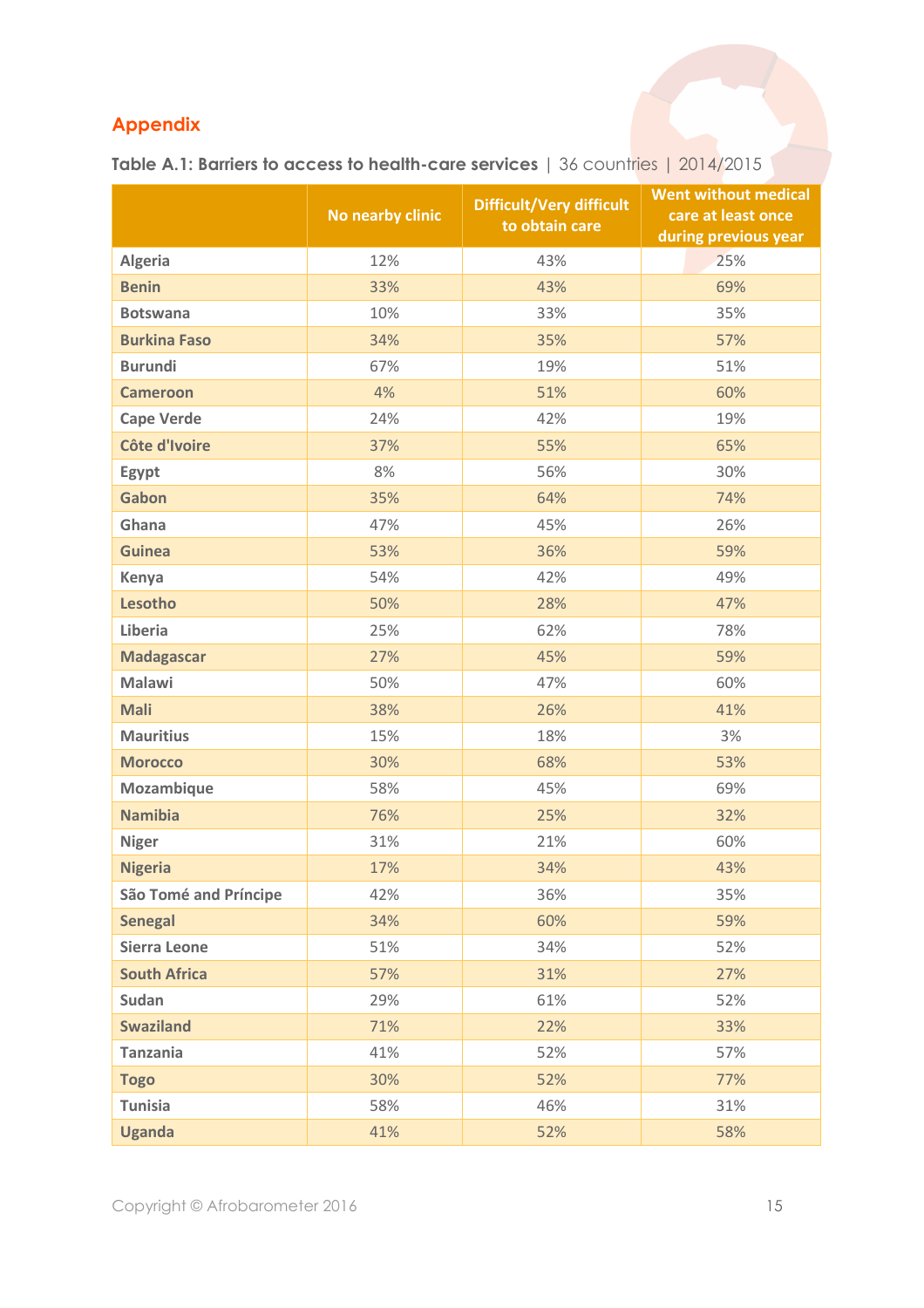| Zambia         | 25% | 39% | 57% |
|----------------|-----|-----|-----|
| Zimbabwe       | 40% | 37% | 57% |
|                |     |     |     |
| <b>Average</b> | 38% | 42% | 49% |

**Enumerators were asked to record** whether a clinic was available in the enumerations area or within easy walking distance.

**Respondents were asked:** 

- *In the past 12 months, have you had contact with a public clinic or hospital? [If yes:] How easy or difficult was it to obtain the medical care you needed?*
- *Over the past year, how often, if ever, have you or anyone in your family: Gone without medicines or medical treatment?*